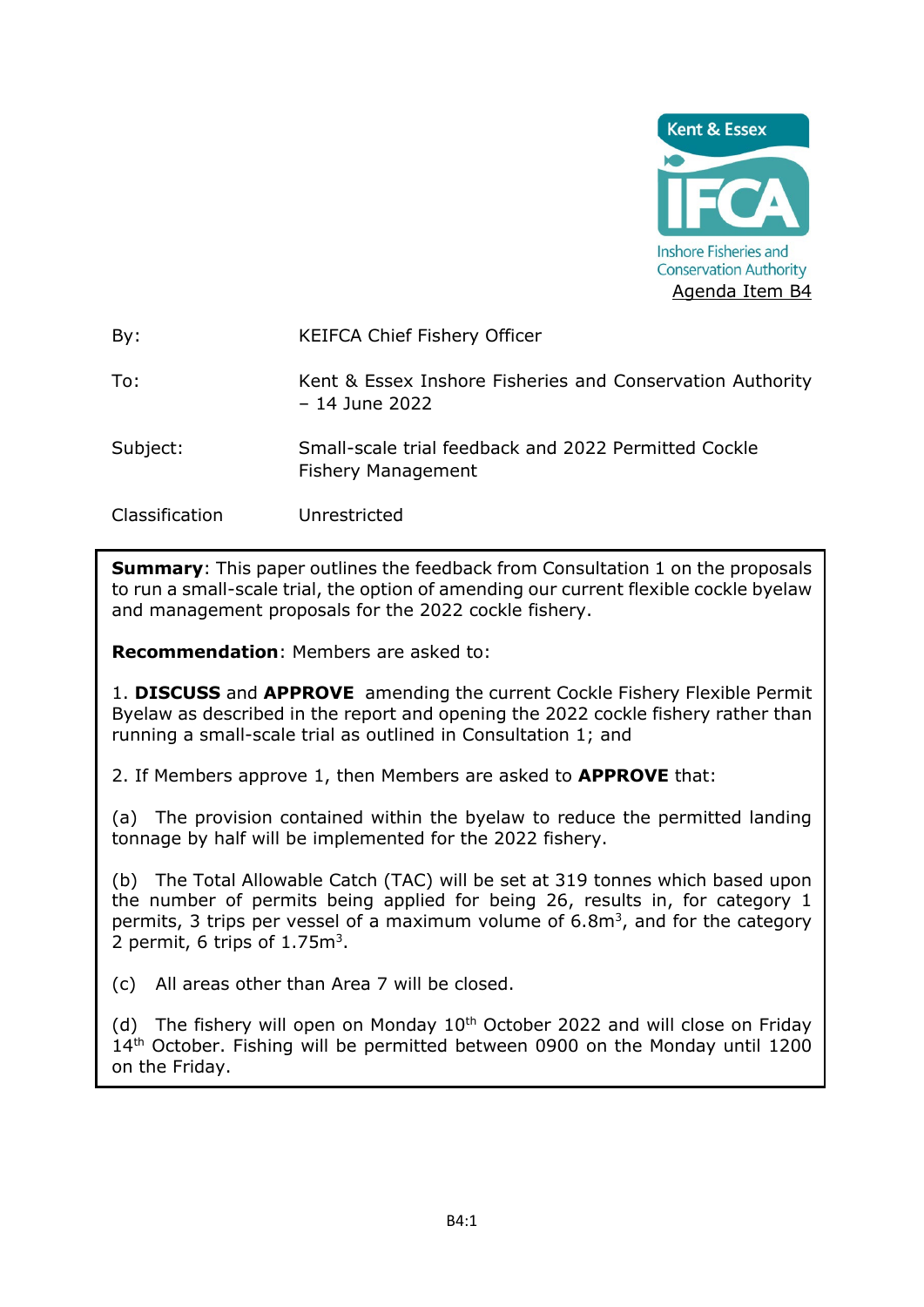## **Background**

Building on the feedback from stakeholders during the Listening Phase, the Consultation 1 document outlined an option to trial new methods of cockle fishing during the 2022 season in the cockle fishery outside the Regulating Order rather than run the permit fishery as normal. The aim of the trial was to help create a fishery that could be more easily accessed by the local inshore fleet and providing another form of income for fishers during the summer.

### *Why run a small-scale trial?*

Suction dredging has been the predominant type of cockle harvesting in the Thames for the last 20 to 30 years. Feedback from the Listening Phase clearly indicated the current set-up of the permit fishery was not working nor providing a reliable income. Fishers not currently working in the Thames cockle fishery have indicated that they would like to set up a small-scale fishery. At present there is no small-scale cockle fishing in the Thames, so before any legislation is developed it is important to trial and understand the impact and economic potential of different types of cockle harvesting gear and operations.

## *Initial setup and premise outlined in Consultation 1*

Using the scientific and fisheries management exemption contained in the current Cockle Fishery Flexible Permit Byelaw (CFFPB) it was outlined under the proposal that the normal fishery would be closed in 2022 and that six derogations (three in Kent and three in Essex) would be issued by the Authority to trial small scale fishing gear and operations. As the profitability of the trials are also an important component, fishers involved in the trial will be able to sell their catch.

### *Feedback from Consultation 1 on the small-scale trial*

A collated summary of all the written replies can be found on our specific cockle consultation website [https://cocklereview.kentandessex](https://cocklereview.kentandessex-ifca.gov.uk/consultation-1)[ifca.gov.uk/consultation-1.](https://cocklereview.kentandessex-ifca.gov.uk/consultation-1)

The vast majority of the current TECFO fleet backed some kind of small-scale cockle fishery that supported local fishing boats supplementing their income. Of those who answered the question from this sector, one person said they would apply, twenty people said they wouldn't and one person indicated they possibly would apply to take part in the trial. A view from some of the fishers in this sector was that the trial would not be a good use of resources in terms of time and money.

Although half of the cockle fishers that currently just work in the permit fishery, said they would take part in the trial as long as the trial included vessels up to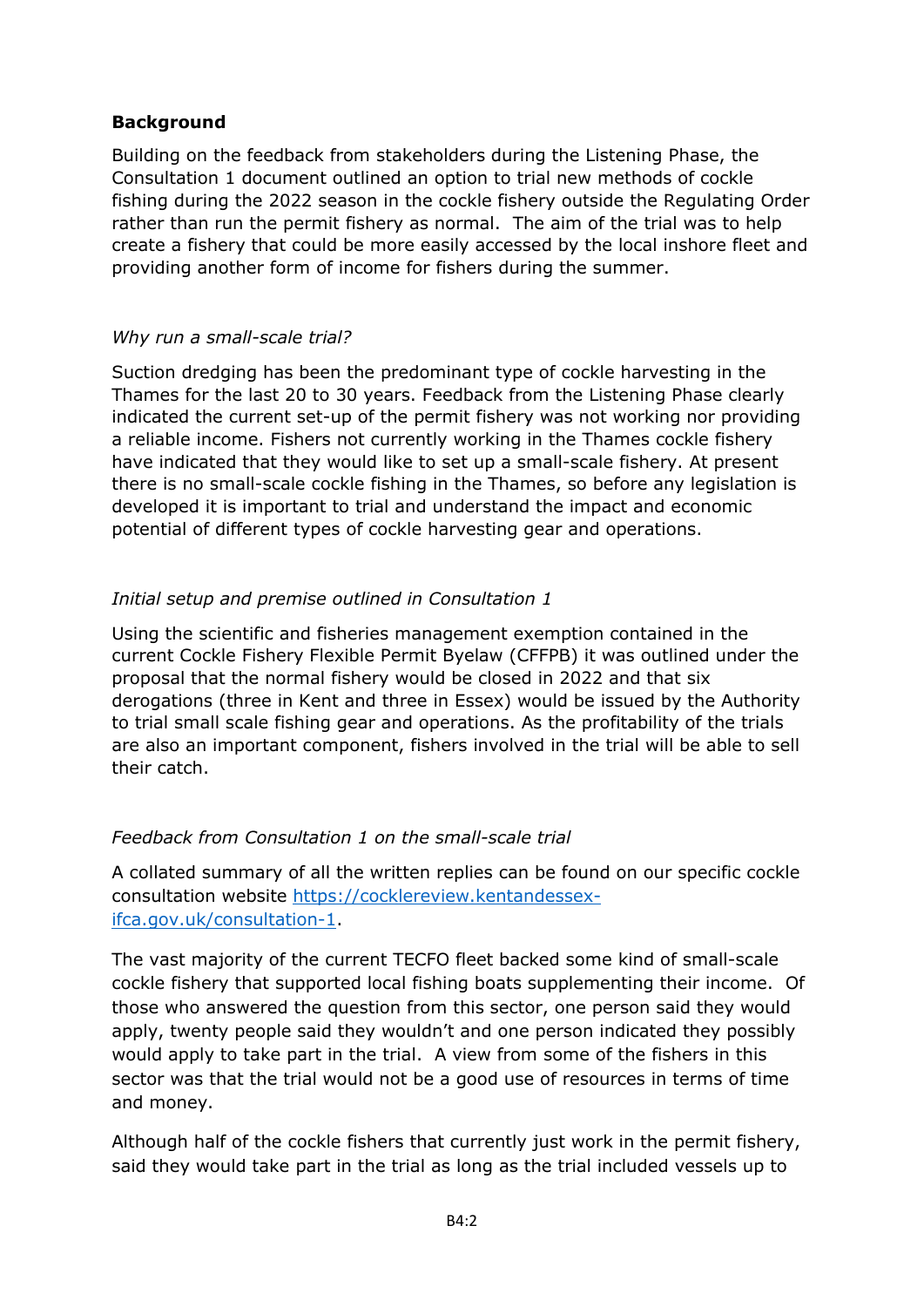14 metres, when it came to the actual practicalities of the trial there was an over whelming opposition to the trial. The majority view was that the trial wouldn't work, it wouldn't benefit anyone and that the financial return from 1 ton of cockles per trip limit was not worth the investment in either terms of time or money.

The small-scale trial received a mixed level of support and what can be best described as a lukewarm response from fishers who are not currently part of the cockle industry (the main focus of the trial).

The trial received very limited support from the oral evidence process from fishers outside the current cockle industry. Only one fisher who wanted to be included in the trial turned up and gave evidence, two fathers gave evidence indicating that their sons might be interested in taking part and four fishers booked slots to give feedback on the trial but either forgot or could not attend the session in the end. During the consultation period officers only received a handful of enquiries asking for more details and discussing options.

Of the fishers from outside the current cockle industry that did reply to the consultation eight out of thirteen fishers supported the proposal and said they would apply for a derogation. Of the eight fishers that supported the trial three of the fishers said yes but made the following comments

*"Yes but over the summer July-Aug"* 

*"Yes but would like to explore grant funding"*

*"I may apply it all depends on time and work commitments"* 

## **Feedback on the impact of running a trial rather than opening the permit fishery**

As the permit fishery has been inconsistent since 2014, estimating the financial impact of closing the fishery in 2022 is difficult to assess as this does not form a stable income to the fishers that take part in the fishery.

| Year | <b>Category 1</b><br>$\approx$ 11 tonnes per trip | <b>Category 2</b><br>≈2.75 tonnes per trip twice the<br>number of Category 1 trips | No. trips per permit |
|------|---------------------------------------------------|------------------------------------------------------------------------------------|----------------------|
| 2014 | 37                                                |                                                                                    | $\overline{2}$       |
| 2015 | 40                                                | 2                                                                                  | Closed               |
| 2016 | 37                                                |                                                                                    | Closed               |
| 2017 | 35                                                |                                                                                    | 1                    |
| 2018 | 35                                                |                                                                                    |                      |
| 2019 | 30                                                |                                                                                    |                      |
| 2020 | 30                                                |                                                                                    | 1 (none landed)      |
| 2021 | 28                                                | 1                                                                                  | Closed               |
| 2022 | 25                                                |                                                                                    |                      |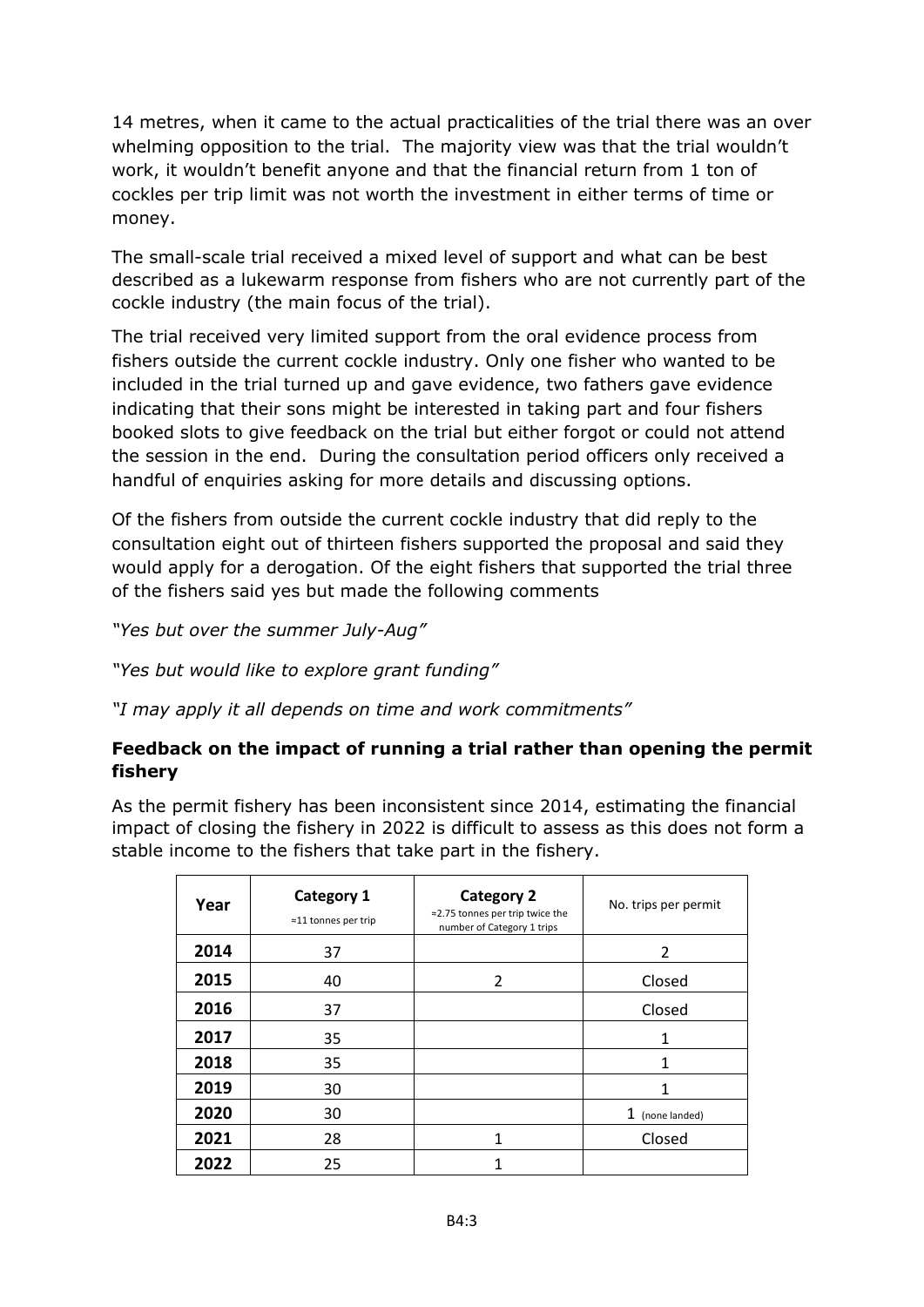However, focusing solely on this year, the potential gross earnings for a category 1 permit, on three trips at 6 tonnes per trip (the proposed management) would be between £5,000 and £9,000 per permit with a potential overall gross income from the fishery of between £137,000 and £230,000. Closing the fishery to run a trial would deny the permit holders this opportunity.

Running the trial could generate a gross income of £3,000 - £5,000 per derogation with an overall gross income of £18,000 - £30,000. However, the trial would significantly progress the development of alternative gears and fishing methods that could open up the fishery to other fishers in the inshore fleet in the future.

A range of views was expressed in the consultation as to the impact of closing the permit fishery and running a trial. These comments were made before the surveys indicated that the permit fishery could be opened in 2022.

*"This would impact me and my crew massively as we are fully committed to the permit fishery and have been over a long period of time."*

*"There have been years we have made a profit from the permit fishery, and some we haven't."* 

*"We have not earnt any money out of the permit so far. So it all depends on the agreed permits and the areas."*

*"The current permit fishery has failed and has no benefit to my business. The trials are a step in the right direction if it is encouraging involvement from the local fleet."*

## **Finding a way forward**

The feedback from consultation 1 generally supported the introduction of a small-scale fishery, which followed on from comments in the Listening Phase that the current permit fishery does not work as a result of a fleet which is too big for the available grounds, each taking too large a quantity of cockles per fishing trip. In Consultation 1, respondents were asked to describe what they pictured when thinking about a small-scale fishery. The vast majority of respondents agreed that this would look like a smaller quantity of cockles being landed per vessel than at present, with figures in the range of 1 to 6 tonnes per trip being quoted. There was less consensus when it came to vessel size, with some describing a fleet of vessels below 10m in length and others saying that vessel size didn't make any difference as they would only be able to land the smaller quantity in any case.

The existing Cockle Fishery Flexible Permit Byelaw (CFFPB) currently provides for two categories of permit which may be issued by the Authority to allow a person to fish for cockles within the permit fishery. Category 1 permits allow a maximum of 13.6m<sup>3</sup> of cockles to be landed per trip, whilst a category 2 permit allows a vessel to land  $3.4m<sup>3</sup>$  of cockles per trip in multiples of two trips. These figures can be reduced by half to allow category 1 permits to land  $6.8m<sup>3</sup>$  per trip and category 2 permits to land  $1.7m<sup>3</sup>$  per trip in multiples of two trips.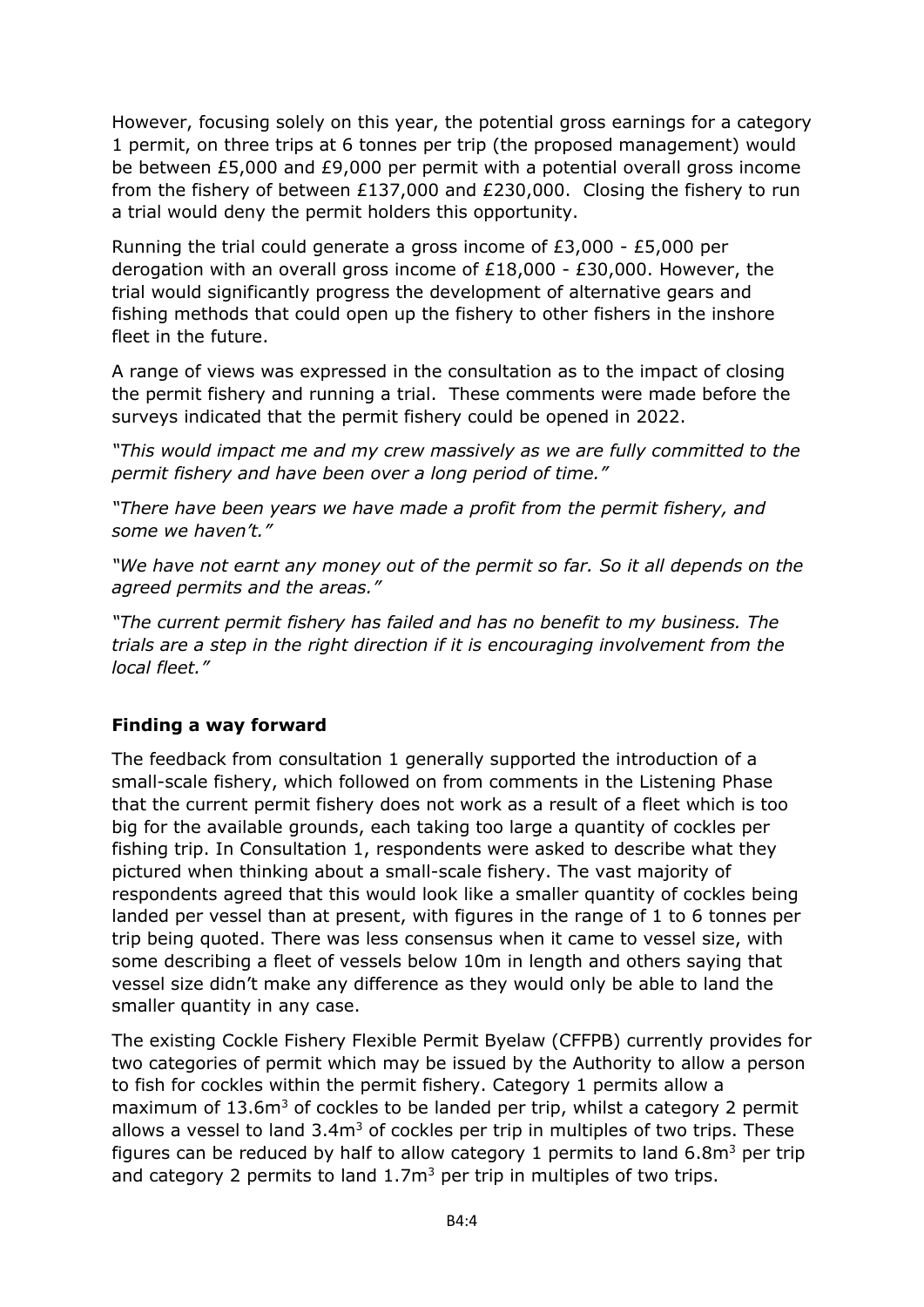As our current permit byelaw already gives a range of flexibility that matches most of what stakeholders have asked for in the consultation, it is suggested that efforts are made to adapt our current byelaw rather than run a small-scale trial this season. If adapting the current permit byelaw does meet the requirements of stakeholders, then the Authority could develop and make a new byelaw that would fit the needs of a small-scale fishery in the future.

This would give more time for fishers to work together through their Associations (as suggested in one reply) to form clearer ideas and business plans of how this fishery would work best for them and allow more time for fisheries to apply for grants etc (as suggested in one reply). Feedback also suggested that by creating clear legislation new fishers would also have more confidence in making the capital investment in new gear and the time commitment to make a new fishery work as there would be a clear long-term fishing opportunity rather than a trial that might or might not go ahead in future years.

## **What can be achieved under the current system?**

#### *For 2022 fishery - Reduce tonnages in line with management plan*

The current byelaw provides a mechanism within the management plan to reduce the quantities landed by each vessel per trip by half. This would result in the category 1 permitted vessels landing 6 tonnes per trip (6 bags or 6.8m<sup>3</sup>) and the category 2 permitted vessels landing 1.5 tonnes per trip (1.5 bags or  $1.7m<sup>3</sup>$ per trip). This would enable the Authority to permit a fishery during 2022 which meets the quantity suggestions made by the industry during the consultation.

Importantly for the purposes of a small-scale fishery, the existing byelaw does not mandate the use of any particular type of gear, there is no requirement for vessels to use a suction dredge or a rotary riddle for example. The byelaw sets a maximum dredge blade/aperture width of 76cm and a minimum riddle length of 1.75m as well as specifies a requirement that the dredge be constructed of bars with a 16mm spacing to allow undersize cockles to be rejected at the seabed. The byelaw therefore does allow significant gear flexibility and room for creativity for smaller vessels to work the permit fishery.

For 2022, 26 permit applications have been received; 25 category 1 permits and 1 category 2 permit. This results in a fleet trip being 141 tonnes. It may be possible to create a temporal separation of category 1 and category 2, using different specified times for each category, to mitigate any operational risks of using conflicting gear types and to allow for the less efficient gear used on a category 2 vessel to work prior to the use of efficient suction gear. This would allow the category 2 permit holder to complete some or all of their allocated trips prior to the suction dredging fleet fishing.

This option is viable for this year's 2022 fishery as no changes are required to the byelaw or the management plan, however the Authority would need to approve the management plan instruction to reduce the quantities permitted to be landed.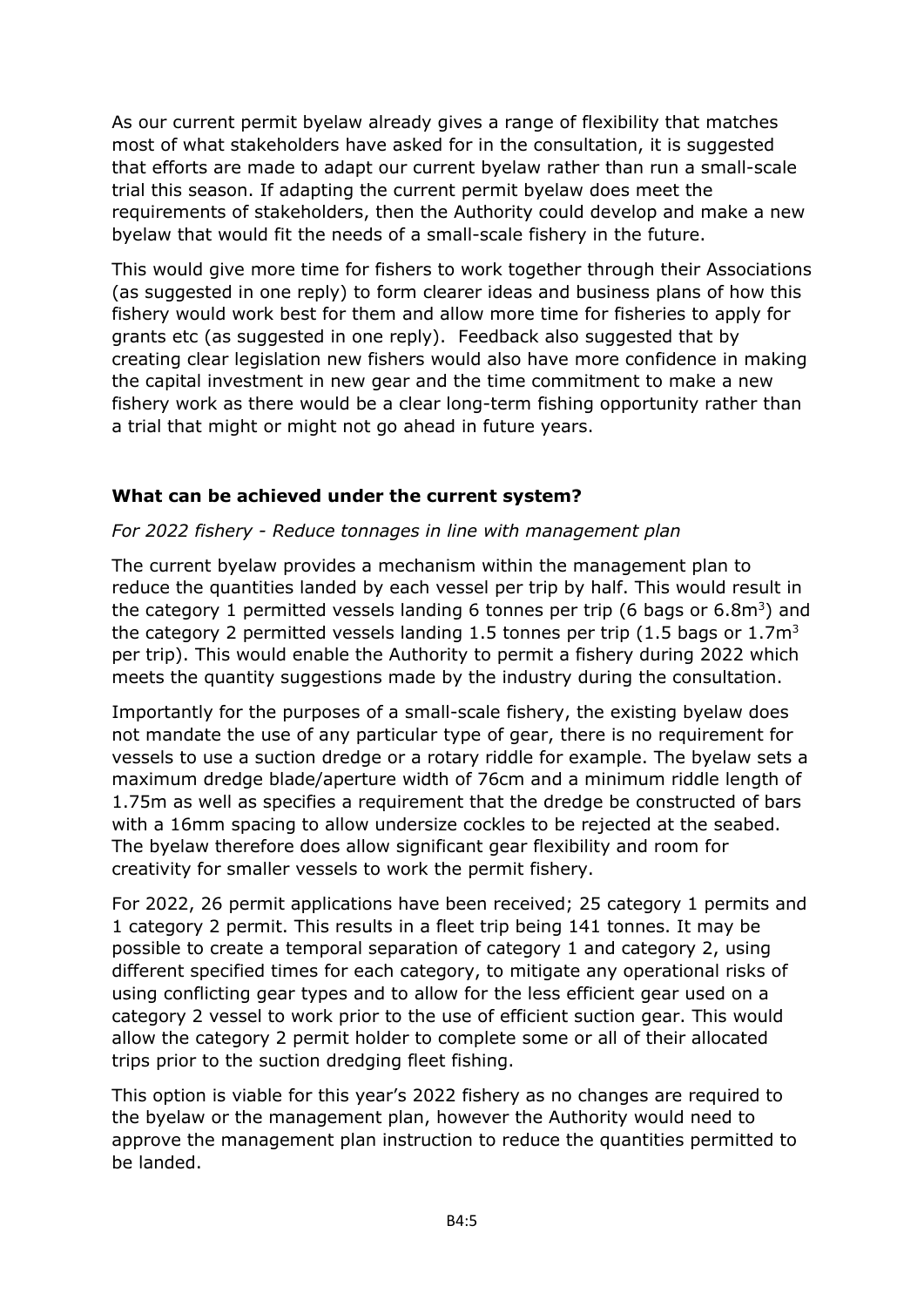## **What could be achieved with modifications to the current permit byelaw?**

*For 2023 fishery – modifications and changes which could be made to the current permit byelaw*

- Modify management plan triggers to increase number of trips at which tonnage drops to half.
- Modify flexible permit conditions to specify gear/riddle for different categories of permit or types of gear

# **What could be achieved under a revised permit byelaw?**

*For 2024 fishery – write a new byelaw to change fixed parts of the current byelaw*

- Need new byelaw to achieve spatial separation of categories
- Need new byelaw to vary tonnages from those specified

# *How could the current byelaw be used differently?*

The byelaw provides that the Authority may issue two different categories of permit, with the primary difference between the two categories being that they allow the permit holder to land different quantities of cockles per trip. However, the Authority could make the decision to only issue one category of permit provided for in the byelaw. This could be combined with the power to halve the landing quantity described in the previous option.

If the Authority decided to only issue Category 1 permits then all permit holders would be able to land  $13.6m^3$  (12, 1-tonne bags) or 6.8 $m^3$  (6, 1-tonne bags) per trip.

If the Authority decided to only issue category 2 permits, then all permit holders would be able to land  $3.4\text{m}^3$  (3, 1-tonne bags) or  $1.75\text{m}^3$  (1.5, 1-tonne bags) per trip.

Although this would not require any changes to the current byelaw or management system, it could not be implemented until 2023 at the earliest as the permit application period specified in the byelaw has already closed for the 2022 fishery and both categories of permit having been applied for.

### **Recommendation**: Members are asked to:

1. **DISCUSS** and **APPROVE** amending the current Cockle Fishery Flexible Permit Byelaw as described in the report and opening the 2022 cockle fishery rather than running a small-scale trial as outlined in Consultation 1.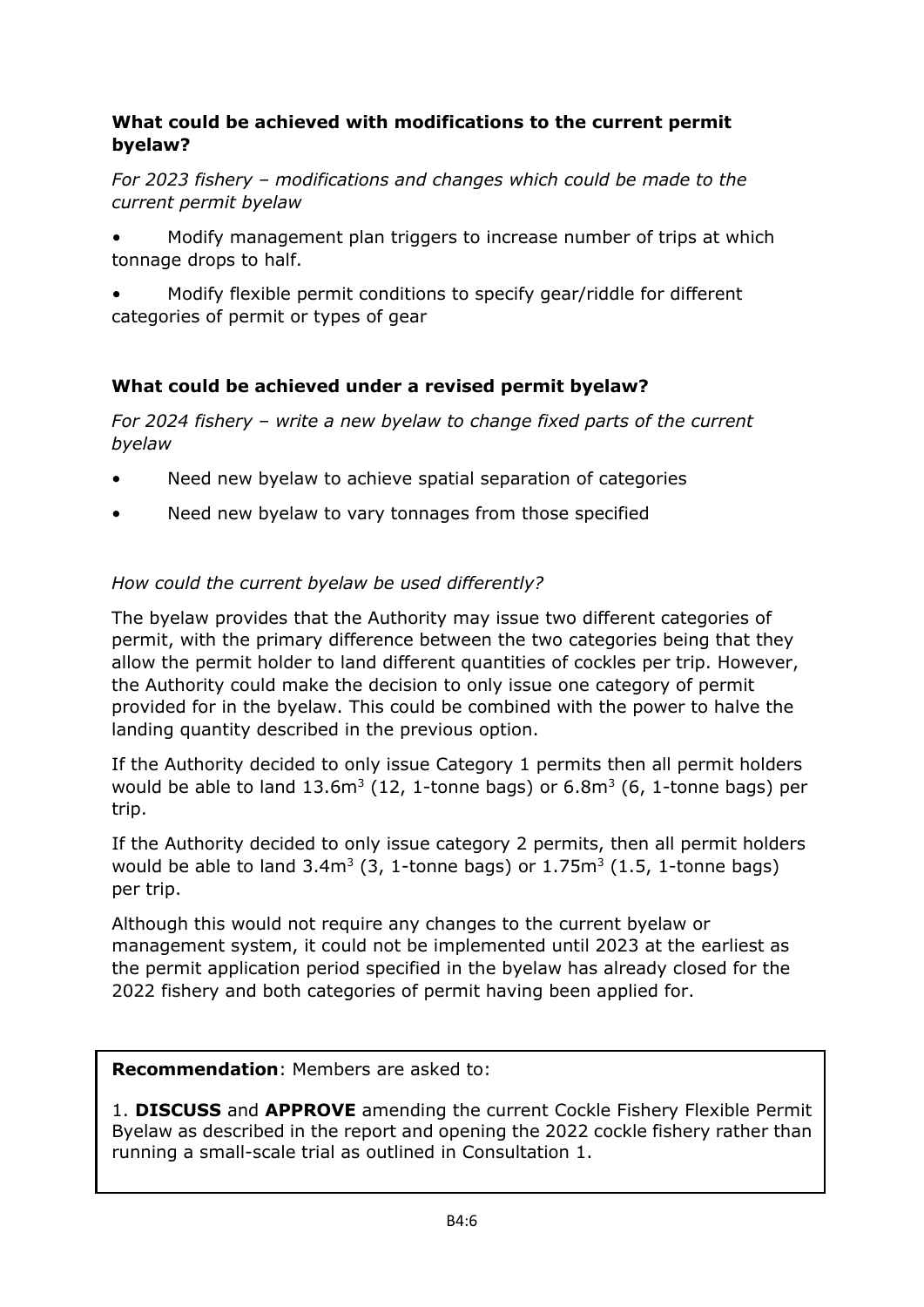## **Recommended 2022 Fishery Management**

Area 7 of the permitted cockle fishery is located within the boundary of the Essex Estuaries SAC and the Blackwater, Crouch, Roach and Colne Estuaries MCZ. It contains, as well as the cockle beds, a notable Native Oyster population which is protected by a permit byelaw. In addition, bottom trawling is prohibited in areas within the Essex Estuaries SAC immediately adjacent to these beds. As a result, making conservative decisions which are precautionary in their nature regarding this fishery would seem prudent, to try and create a regular fishery which the industry can make informed decisions about when deciding whether to take part.

The provisions listed below are intended to enable the fishery to operate in a time-efficient manner whilst reducing the impact of the fleet upon the ground and reducing fishing mortality as much as possible. Ensuring that the cockle harvesting process is as efficient as possible continues to be a major factor regarding this fishery, as due to the significant MPA protection of this site and the measures applied for all other types of bottom towed gear the minimising of ground impact is essential.

### *Fishing allocations*

The fishery will occur in the week following the last week of the TECFO 1994 cockle fishery which is provisionally set to close on 7th October 2022. The fishery will therefore open on Monday 10th October 2022 and will close on Friday 14th October 2022. Fishing will be permitted between 0900 on the Monday until 1200 on the Friday. Vessels will be permitted to undertake three trips only in the case of category 1 permit vessels and six trips only in the case of the category 2 permit vessel.

#### *Vessel Checks*

The biosecurity elements of the Flexible Permit Byelaw continue to be a critical element of managing the cockle stocks within the Thames Estuary.

Each vessel and its cockle gear will be cleaned of all cockle debris including the hold, deck and all spaces that may hold cockles. The pumps, pipes, dredges and riddles on each vessel would also be cleaned. This would involve washing with a freshwater pressure washer and scrubbing each part, the vessel and gear would then be allowed to dry. The vessel would then be submitted for inspection.

Vessel owners would be required to contact the KEIFCA office to book a time and date for inspection. All vessels would be inspected in the week prior to the fishery with KEIFCA officers travelling to the most recent working port of each vessel to check the vessel decks and holds are clean and where the pumps and pipes would be flushed through with sea water for an appropriate period of time.

Each vessel taking part in the fishery will be inspected against the requirements of the Flexible Permit Byelaw and the biosecurity plan. If any vessel fails, its inspection then it may not take part in the fishery. In an extreme situation, the permit holder can write to the Chairman and Vice Chairman to appeal the decision, explaining the extenuating circumstances that led to the inspection